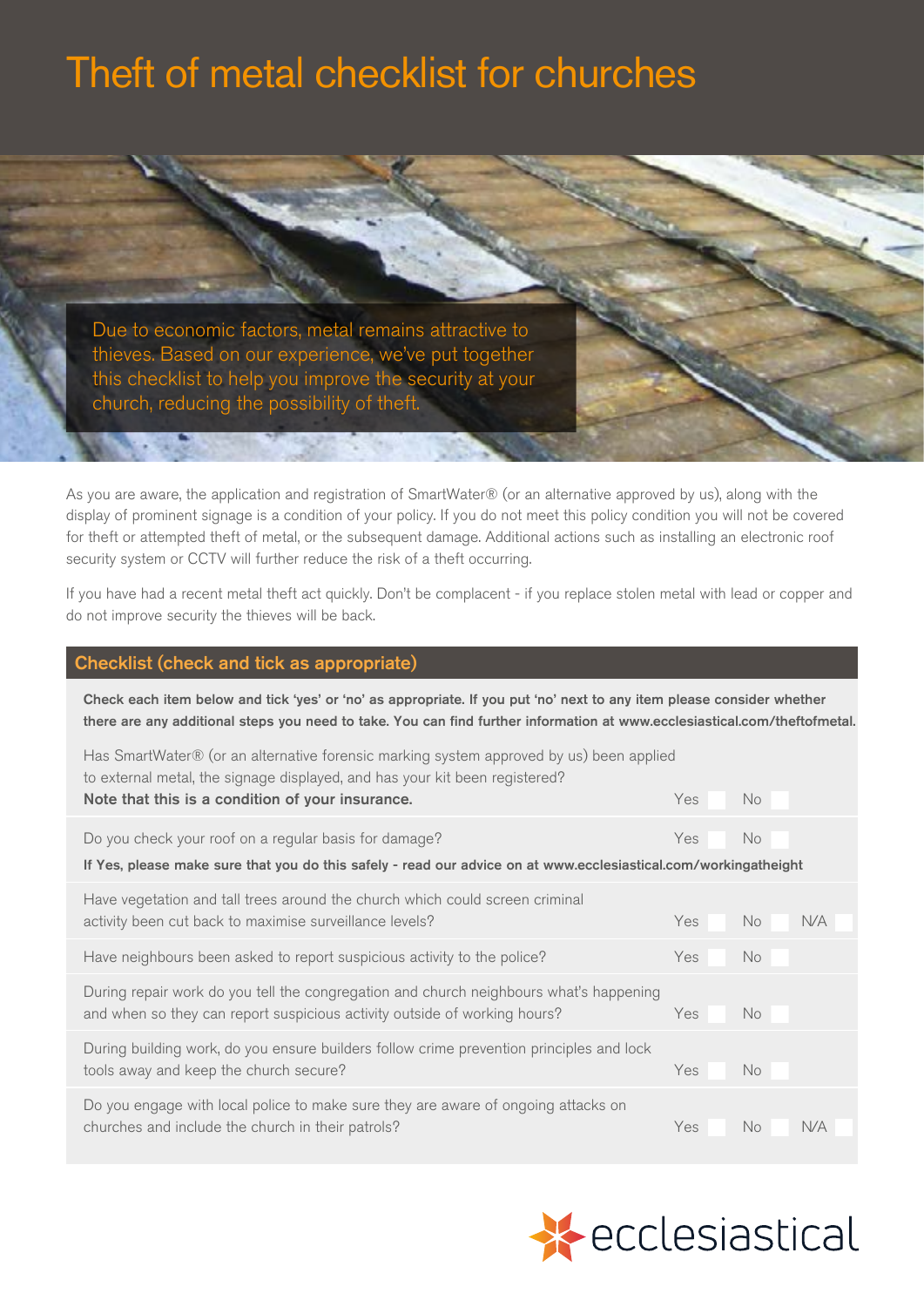# Checklist (check and tick as appropriate)

Check each item below and tick 'yes' or 'no' as appropriate. If you put 'no' next to any item please consider whether there are any additional steps you need to take. You can find further information at [www.ecclesiastical.com/theftofmetal.](www.ecclesiastical.com/theftofmetal)

| Has your local Crime Reduction Officer attended the church and given advice?<br>Yes<br><b>No</b>                                                                           |
|----------------------------------------------------------------------------------------------------------------------------------------------------------------------------|
| Have all means of easy access to roofs such as water butts, waste bins etc.<br>Yes<br>No.<br>N/A                                                                           |
| No.<br>N/A<br>Yes                                                                                                                                                          |
| Are wheelie bins, wheelbarrows etc. that could be used to transport stolen metal<br>No.<br>Yes<br>N/A                                                                      |
| When the church is unoccupied is vehicular access restricted by locked gates<br>Yes<br>No.<br><b>N/A</b>                                                                   |
| Has an Ecclesiastical approved electronic roof security system or CCTV been<br>installed to protect the area of external metal?<br>Yes<br><b>No</b>                        |
| Has anti-climb paint been applied to accessible downpipes and low level roof areas?<br>Yes<br>No.                                                                          |
| Have lower sections of lightning conductor ribbons been protected using a metal cage<br>or sheath securely fixed to the fabric of the building?<br>N/A<br>Yes<br><b>No</b> |
| Has security lighting been installed around the church, including at roof level where<br>metal roof coverings are present and is it working correctly?<br>Yes<br>No.       |
|                                                                                                                                                                            |

Note that this is only a guide and on occasions we have been surprised at the lengths thieves will go to in order to steal even small amounts of metal. Please remain vigilant. PCCs should consult their local Police Crime Reduction Officer for further advice on security measures that can be introduced to help combat metal theft, such as including the church building on their patrols.

For the latest metal theft advice and guidance notes, visit <www.ecclesiastical.com/theftofmetal> or call customer services on 0345 777 3322